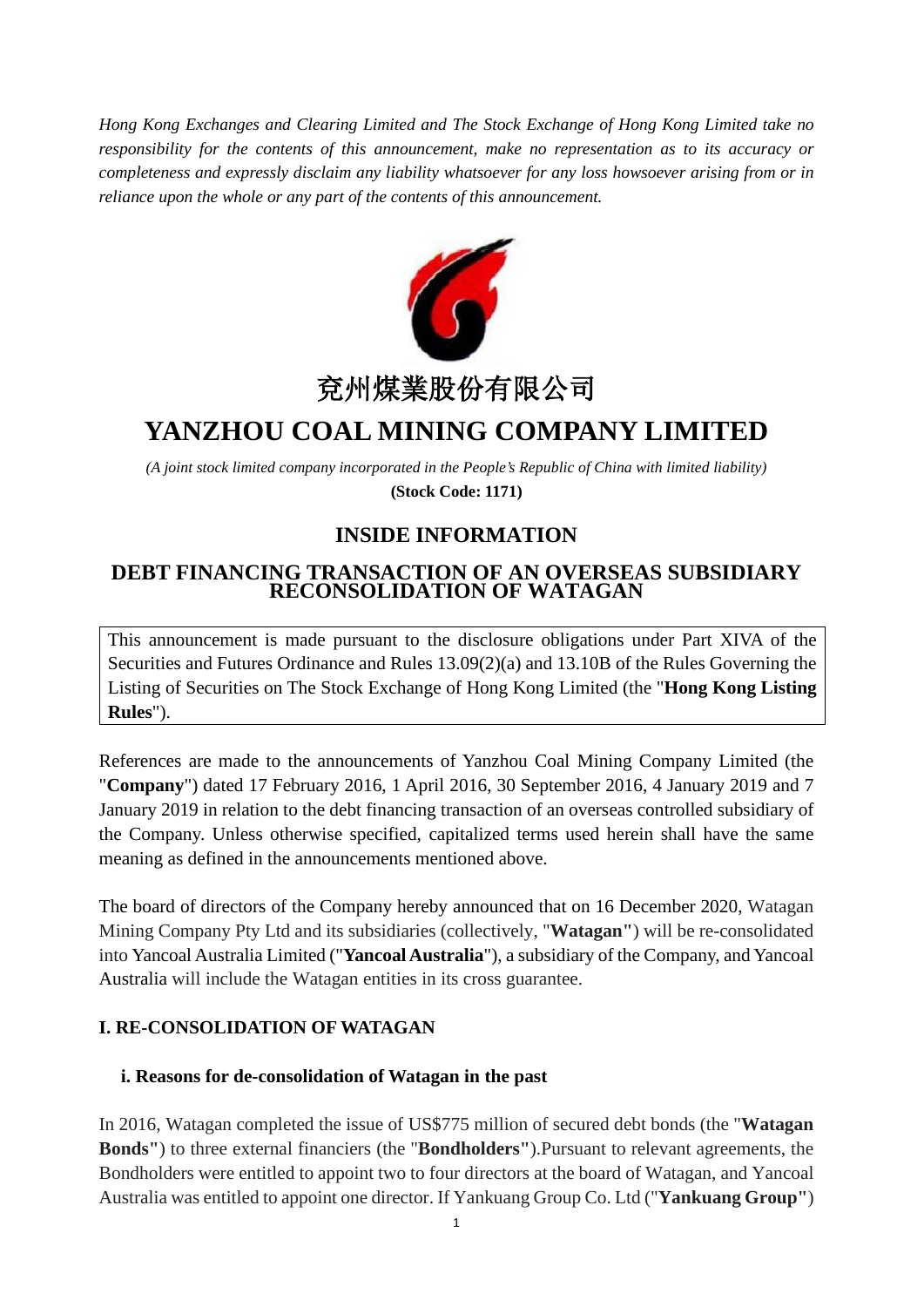becomes the sole holder of the Watagan Bonds as the Bondholders exercise their put option and complete the closing, Yankuang Group will automatically forfeit its right to appoint directors as a Bondholder.

As a result, through the above arrangements, the Bondholders, by appointing the majority of the directors, controlled the board of Watagan and the major decision-making of the operation and strategy of Watagan. Upon completion of the abovementioned transaction, Watagan was deconsolidated from Yancoal Australia. Yankuang Group granted the put option to the Bondholders to require Yankuang Group to purchase the Watagan Bonds they held when the conditions stipulated in the relevant agreements are satisfied.

#### **ii. Reasons for re-consolidation of Watagan**

On 4 January 2019, a Bondholder notified Watagan and Yankuang Group that it exercised the put option in relation to its US\$200 million Watagan Bonds. Yankuang Group purchased such Watagan Bonds on 1 April 2019 and became the holder.

On 16 December 2020, Yankuang Group, Yancoal Australia, Watagan and Bondholders entered into a series of supplemental agreements, pursuant to which the other two Bondholders would exercise their put options after execution of such agreements, and Yankuang Group or its designated entity would purchase the US\$575 million Watagan Bonds they held (the "**Put Bonds**") and became the only holder of the Watagan Bonds. Pursuant to the relevant supplemental agreements, the directors nominated by Bondholders would step down upon the exercise of the put option, and Yancoal Australia regained the right to appoint one or more directors.

As a result, based on the above arrangements, Yankuang Group, as the sole holder of the Watagan Bonds, could not appoint directors. Yancoal Australia obtained the control of the board of Watagan and the decision-making power in the major operation and strategy of Watagan. Watagan will be re-consolidated into Yancoal Australia on 16 December 2020 and included into the cross guarantee by Yancoal Australia. Yankuang Group will not will not have any rights to guarantee and security or other rights under the Put Bonds.

On 16 December 2020, Yancoal Australia and Yankuang Group entered into a re-financing agreement (the "**Re-financing Agreement**"), pursuant to which Yankuang Group will provide a US\$775 million loan facility to Yancoal (the "**New Yankuang Loan**") for a duration of six years. The interest rate on the New Yankuang Loan will be 4.65% for the first 36 months (being the five-year loan prime rate announced by the National Inter-bank Lending Center as at the date of the agreement of the New Yankuang Loan, the "**Five-year LPR**") and at the then applicable Five-year LPR for the final 36 months.

Pursuant to the Re-financing Agreement and relevant agreements, Yancoal Australia shall direct the New Yankuang Loan to Watagan for its redemption of the Watagan Bonds held by Yankuang or the entity nominated by Yankuang Group.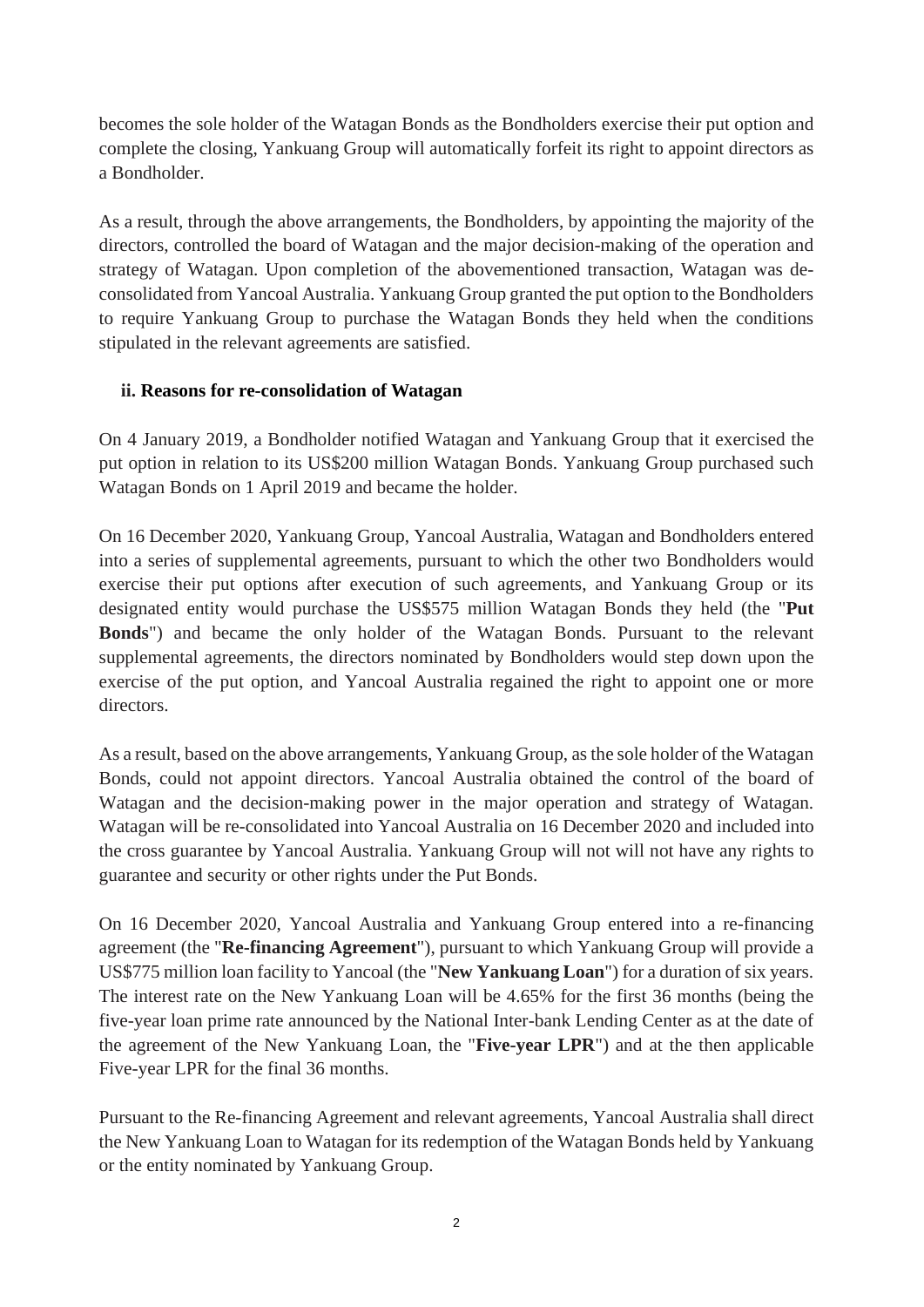#### **II. IMPACT OF RE-CONSOLIDATION OF WATAGAN ON THE COMPANY**

Yancoal Australia will account for the re-consolidation of Watagan as an acquisition at its fair value in accordance with Australian accounting standards. Austar and Donaldson mines of Watagan are on care and maintenance, and Ashton mine is the only producing mine. For the year 2019 and the first half of 2020, Watagan realized operating revenue of AU\$277 million and AU\$150 million, respectively, and recorded a loss of AU\$ 112 million and AU\$154 million, respectively. Such re-consolidation is expected to result in the recognition of a one-off, non-cash loss in Yancoal Australia's 2020 financial results in the range of A\$1.3 – 1.5 billion, as the estimated value of the liabilities exceeds the estimated value of the assets acquired.

Currently the operation and production of the Company remain stable. The Company holds 62.26% of the equity interests in Yancoal Australia, and the stipulated income tax rate of Yancoal Australia is 30%. The Company consolidated the financial results of Shaanxi Future Energy Co., Ltd., Yankuang Lunan Chemicals Co., Ltd. and other companies due to acquisition under the same control. Based on the calculation under PRC accounting standards, the Company realized a net profit attributable to shareholders of parent company of RMB5.6904 billion for the first three quarters of 2020.

#### **III. HONG KONG LISTING RULES IMPLICATIONS**

As the Watagan Bonds and the New Yankuang Loan are on normal commercial terms and no security is given by the Company, Yancoal Australia or Watagan in favour of Yankuang Group under the terms of the Put Bonds or the New Yankuang Loan, the Put Bonds and the New Yankuang Loan will constitute fully exempt connected transactions of the Company for the purpose of the Hong Kong Listing Rules.

In addition, as Watagan has remained wholly-owned by Yancoal Australia notwithstanding that it ceased to be consolidated by Yancoal Australia within its financial statements since 2016, such deconsolidation did not constitute a disposal transaction by Yancoal Australia or the Company at that time for the purposes of the Hong Kong Listing Rules. Accordingly, the reconsolidation of Watagan by Yancoal Australia as a subsidiary within its consolidated financial statements will not constitute an acquisition by Yancoal Australia or the Company for the purposes of the Hong Kong Listing Rules.

### **Shareholders and investors should exercise caution when dealing in the shares of the Company.**

By order of the Board **Yanzhou Coal Mining Company Limited** *Chairman of the Board* **Li Xiyong**